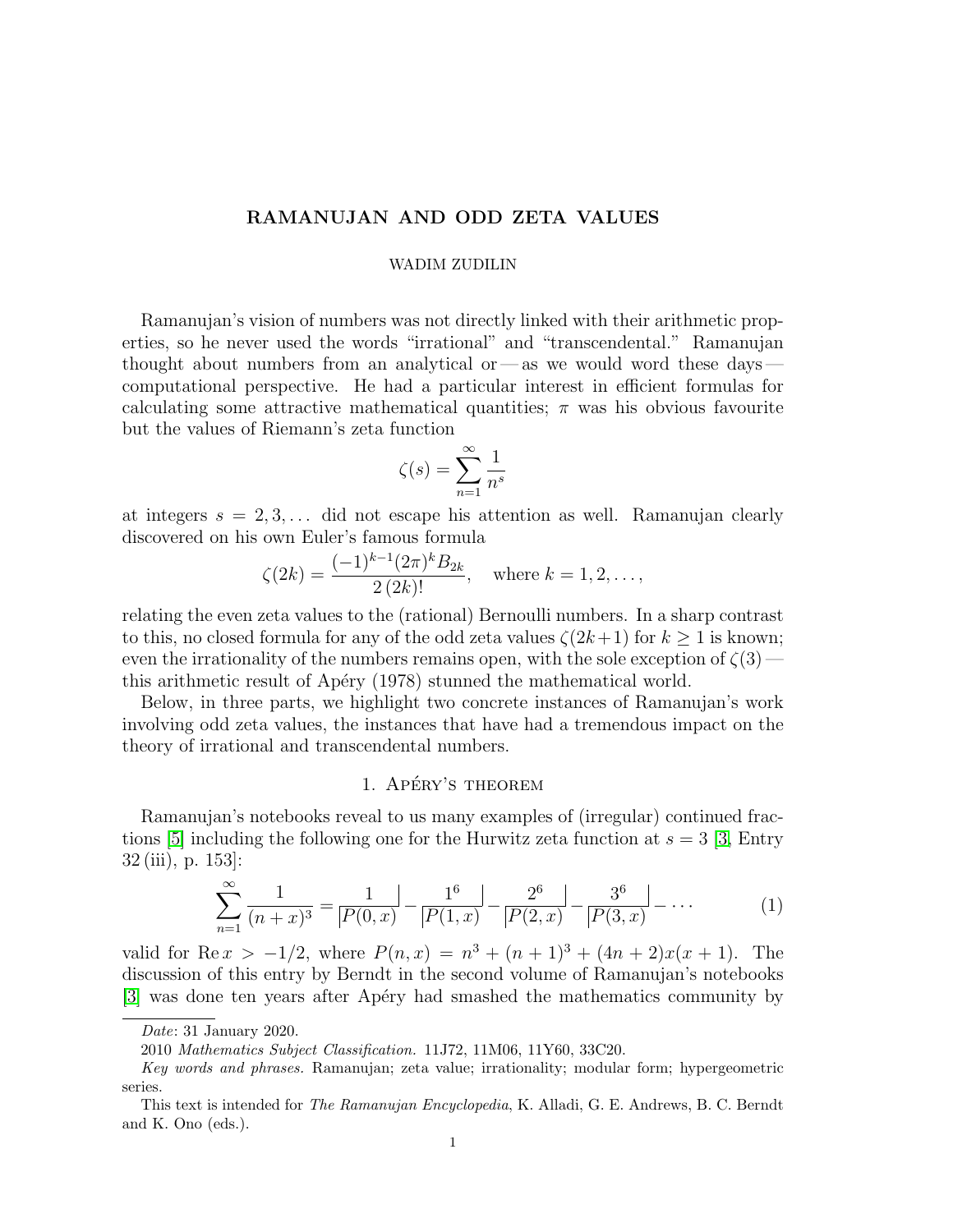#### 2 WADIM ZUDILIN

his proof of the irrationality of  $\zeta(3)$  (see [\[17\]](#page-4-0)). Berndt has noted a striking connection between Apéry's approximations to the constant and the convergents to the continued fraction when  $x = 1$ . Shortly after that, F. Apéry [\[1\]](#page-3-2) in a biographical note on his father R. Apéry stated that the construction in  $[2]$  was motivated from a "number table due to Ramanujan." This provides a sufficient ground to specu-late about the actual involvement of Ramanujan in Apéry's proof. In the note [\[18\]](#page-4-1), Rajkumar analyzes Apéry's method and concludes that the constructions in [\[2\]](#page-3-3) are indeed based on Ramanujan's continued fraction [\(1\)](#page-0-0).

No similar formula for another odd zeta value was given by Ramanujan. No formula of this type suitable for an irrationality proof of  $\zeta(5)$  was ever discovered. But a development of the story after Apéry's discovery has finally led to some partial irrationality results for the odd zeta values. The reader is advised to follow the review [\[8\]](#page-3-4) for an excellent account of this and, maybe, even to learn from [\[22\]](#page-4-2) how to prove that at least one of  $\zeta(5), \zeta(7), \ldots, \zeta(s)$  is irrational for some odd s, by entirely elementary means. The most recent development about irrational odd zeta values can be found in [\[9,](#page-3-5) [14\]](#page-4-3).

#### <span id="page-1-0"></span>2. Ramanujan polynomials

In Ramanujan's notebooks, we find the following remarkable formula involving the odd zeta values [\[20,](#page-4-4) p. 173, Ch. 14, Entry 21 (i)], [\[21,](#page-4-5) pp. 319-320, formula (28)], [\[3,](#page-3-1) pp. 275-276]: For  $\alpha, \beta > 0$  with  $\alpha\beta = \pi^2$  and  $k \in \mathbb{Z}, k > 0$ ,

$$
\alpha^{-k} \left( \frac{1}{2} \zeta(2k+1) + \sum_{n=1}^{\infty} \frac{n^{-2k-1}}{e^{2\alpha n} - 1} \right) = (-\beta)^{-k} \left( \frac{1}{2} \zeta(2k+1) + \sum_{n=1}^{\infty} \frac{n^{-2k-1}}{e^{2\beta n} - 1} \right)
$$

$$
- 2^{2k} \sum_{j=0}^{k+1} \frac{(-1)^j B_{2j} B_{2k+2-2j}}{(2j)!(2k+2-2j)!} \alpha^{k+1-j} \beta^j, \quad (2)
$$

where, as before,  $B_{2k}$  are the Bernoulli numbers.

A rigorous proof of Ramanujan's formula together with a generalization were given by Grosswald [\[10\]](#page-3-6) in 1970, and it is convenient to cast Ramanujan's formula [\(2\)](#page-1-0) in the Eisenstein-series resembling form.

**Theorem 1.** Set, for  $\text{Im } z > 0$ ,

$$
F_k(z) = \sum_{n=1}^{\infty} \frac{\sigma_k(n)}{n^k} e^{2\pi i n z}, \qquad \text{where} \quad \sigma_k(n) = \sum_{d|n} d^k,
$$

and define the reciprocal Ramanujan polynomial

$$
R_{2k+1}(z) = \sum_{j=0}^{k+1} \frac{B_{2j} B_{2k+2-2j}}{(2j)!(2k+2-2j)!} z^{2j} \in \mathbb{Q}[z].
$$

Then

$$
F_{2k+1}(z) - z^{2k} F_{2k+1}\left(-\frac{1}{z}\right) = \frac{\zeta(2k+1)}{2}(z^{2k} - 1) + \frac{(2\pi i)^{2k+1}}{2z} R_{2k+1}(z).
$$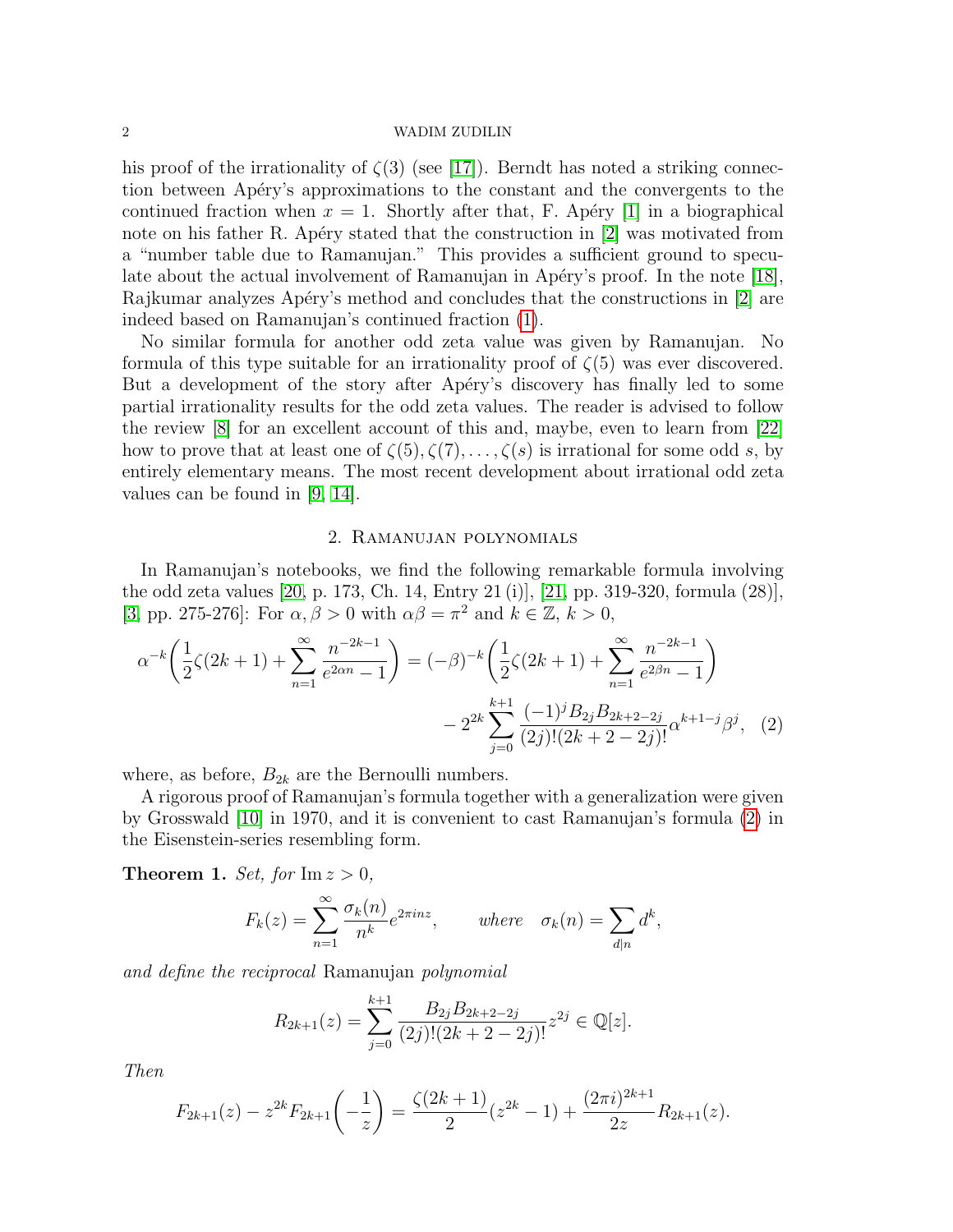The function  $F_{2k+1}(z)$  is an example of an Eichler integral, and the above formula relates the values of two Eichler integrals to  $\zeta(2k+1)$  through the Ramanujan polynomial. In particular, zeros of  $R_{2k+1}(z)$  that lie in the upper half-plane and that are not  $(2k)$  th roots of unity give one a formula for  $\zeta(2k+1)$  in terms of the Eichler integrals.

**Theorem 2** (Ram Murty–Smyth–Wang (2011) [\[19\]](#page-4-6)). For each  $k \geq 4$ , there exists at least one algebraic number  $\alpha$  with  $\text{Im}\,\alpha > 0$ ,  $|\alpha| = 1$  and  $\alpha^{2k} \neq 1$  such that  $R_{2k+1}(\alpha) = 0$  and hence

$$
\frac{\zeta(2k+1)}{2} = \frac{F_{2k+1}(\alpha) - \alpha^{2k} F_{2k+1}(-1/\alpha)}{\alpha^{2k} - 1}.
$$

In other words, there exists an explicit formula for the Riemann zeta function at odd arguments  $2k + 1 \geq 9$  in terms of the difference of two Eichler integrals. On the other hand,

**Theorem 3** (Gun–Ram Murty–Rath  $(2011)$  [\[11\]](#page-4-7)). The set

$$
\left\{\frac{F_{2k+1}(z) - z^{2k} F_{2k+1}(-1/z)}{z^{2k} - 1} : \text{Im } z > 0, \ z \in \overline{\mathbb{Q}}, \ z^{2k} \neq 1\right\}
$$

contains at most one algebraic number.

The Ramanujan polynomials are essential parts of the period polynomials for the classical Eisenstein series, and the distribution of their zeros is naturally linked to what is now called the Riemann Hypothesis for period polynomials [\[12\]](#page-4-8). The story above about the Ramanujan polynomials also motivated other mathematicians to consider similar polynomial families. The authors in [\[15\]](#page-4-9) introduce five such related families, in which polynomials have coefficients which involve Bernoulli and Euler numbers, as well as odd zeta values. By applying theorems on polynomials due to Lakatos (2002), Schinzel (2005), and Lakatos and Losonczi (2009), as well as some inequalities for Bernoulli and Euler numbers, they have managed to show that in four of these families the polynomials have all their nontrivial zeros on the unit circle; the same result for the fifth family,

$$
P_k(z) = \frac{(2\pi)^{2k-1}}{(2k)!} \sum_{j=0}^k (-1)^j B_{2j} B_{2k-2j} {2k \choose 2j} z^{2j} + \zeta (2k-1) (z^{2k-1} + (-1)^k z),
$$

was settled in the later work [\[16\]](#page-4-10).

# 3. Generalized Lambert series

Ramanujan's formula [\(2\)](#page-1-0) can be proved in several ways [\[4\]](#page-3-7), and one of these approaches makes use of the connection with a Lambert series,

$$
\sum_{n=1}^{\infty} \frac{n^{N-2h}}{e^{n^N x} - 1},
$$

the parameters N and h being integral, for  $N = 1$  and a transformation of the latter. The Lambert series in its generality was recorded by Ramanujan on p. 332 of his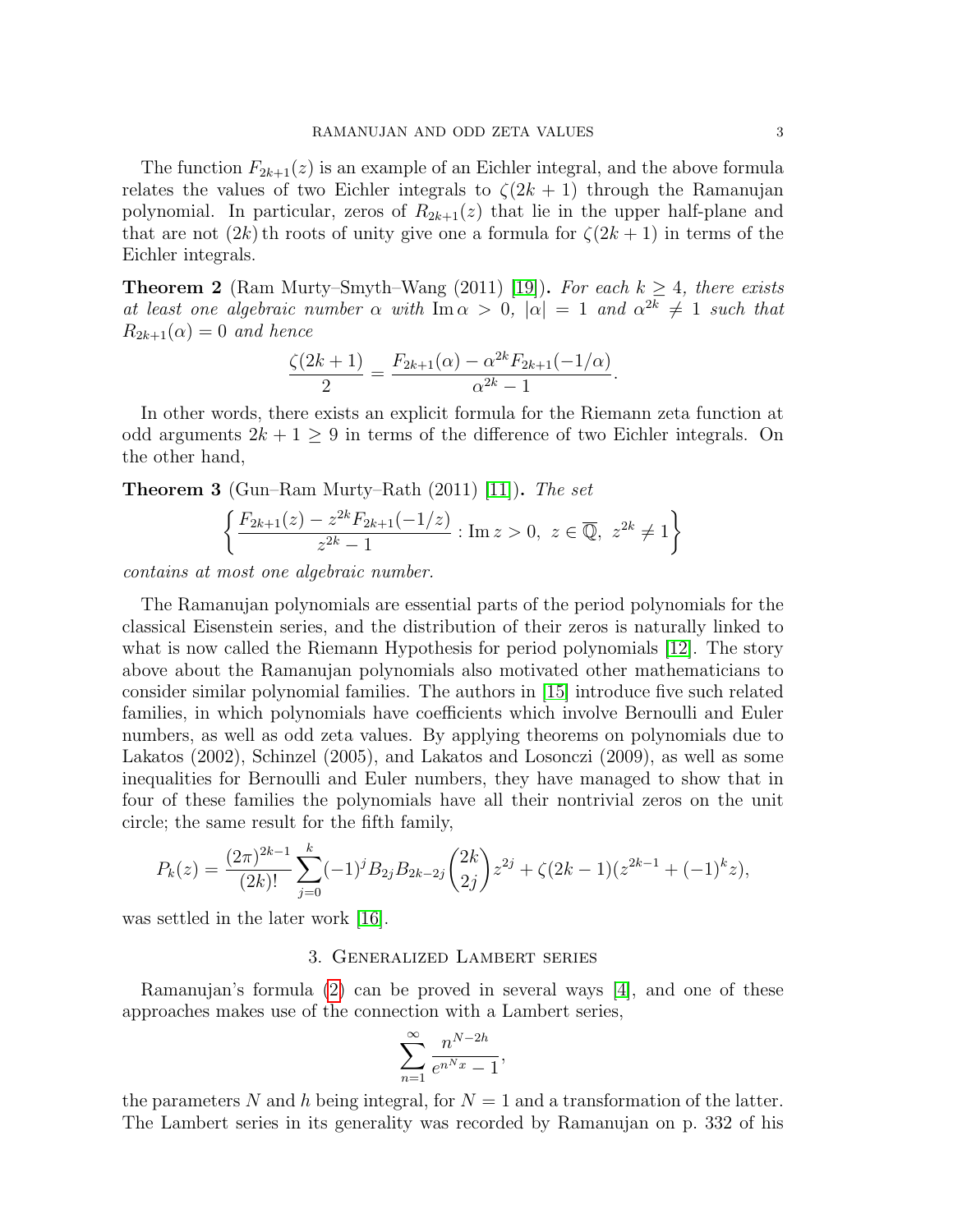#### 4 WADIM ZUDILIN

Lost Notebook [\[21\]](#page-4-5), however without a single hint at its possible transformations. This theme was first exploited by Kanemitsu, Tanigawa and Yoshimoto [\[13\]](#page-4-11), where they proved a transformation in the case  $0 < h \le N/2$ , but it does not really settle the formula [\(2\)](#page-1-0). The fact that this approach works without any restriction on the integral parameters  $N$  and  $h$  is substantiated in the recent work  $[7]$  of Dixit and Maji (see also the followup [\[6\]](#page-3-9)).

Without attempting to give a review of the results in the papers  $[6, 7, 13]$  $[6, 7, 13]$  $[6, 7, 13]$  we indicate a particular generalization of [\(2\)](#page-1-0), which can serve as a reasonable illustration to this production.

**Theorem 4** (Dixit–Maji (2020) [\[7\]](#page-3-8)). Let N be an odd positive integer and  $\alpha, \beta > 0$ such that  $\alpha \beta^N = \pi^{N+1}$ . Then for any non-zero integer m,

$$
\alpha^{-2Nk/(N+1)} \left( \frac{1}{2} \zeta(2Nk+1) + \sum_{n=1}^{\infty} \frac{n^{-2Nk-1}}{\exp(\alpha(2n)^N) - 1} \right)
$$
  
=  $(-1)^k \beta^{-2Nk/(N+1)} \frac{2^{2k(N-1)}}{N} \left( \frac{1}{2} \zeta(2k+1) + (-1)^{(N-1)/2} \sum_{j=-(N-1)/2}^{(N-1)/2} (-1)^j \sum_{n=1}^{\infty} \frac{n^{-2k-1}}{\exp(\beta(2e^{\pi j \sqrt{-1}} n)^{1/N}) - 1} \right)$   
+  $(-1)^{k+(N-1)/2} 2^{2Nk} \sum_{j=0}^{\lfloor k+(N+1)/(2N) \rfloor} \frac{(-1)^j B_{2j} B_{N+1+2N(k-j)}}{(2j)!(N+1+2N(k-j))!} \times \alpha^{2j/(N+1)} \beta^{N+2N^2(k-j)/(N+1)}.$ 

#### **REFERENCES**

- <span id="page-3-2"></span>[1] F. Apéry, Roger Apéry, 1916–1994: a radical mathematician, *Math. Intelligencer* 18:2 (1996), 54–61.
- <span id="page-3-3"></span>[2] R. APÉRY, Irrationalité de  $\zeta(2)$  et  $\zeta(3)$ , Astérisque 61 (1979), 11–13.
- <span id="page-3-1"></span>[3] B. C. BERNDT, Ramanujan's Notebooks, Part II (Springer-Verlag, New York, 1989).
- <span id="page-3-7"></span>[4] B. C. BERNDT and A. STRAUB, Ramanujan's formula for  $\zeta(2n+1)$ , in "Exploring the Riemann zeta function", H. Montgomery, A. Nikeghbali and M. Rassias (eds.), (Springer, Cham, 2017), pp. 13–34.
- <span id="page-3-0"></span>[5] J. M. Borwein, A. van der Poorten, J. Shallit and W. Zudilin, Neverending Fractions. An Introduction to Continued Fractions, Austr. Math. Soc. Lecture Ser. 23 (Cambridge University Press, Cambridge, 2014).
- <span id="page-3-9"></span>[6] A. DIXIT, R. GUPTA, R. KUMAR and B. MAJI, Generalized Lambert series, Raabe's cosine transform and a generalization of Ramanujan's formula for  $\zeta(2m+1)$ , Nagoya Math. J. (to appear), 62 pp.; [doi: 10.1017/nmj.2018.38](https://doi.org/10.1017/nmj.2018.38).
- <span id="page-3-8"></span>[7] A. DIXIT and B. MAJI, Generalized Lambert series and arithmetic nature of odd zeta values, Proc. Royal Soc. Edinburgh Sect. A Math. (to appear), 29 pp.; [doi: 10.1017/prm.2018.146](https://doi.org/10.1017/prm.2018.146).
- <span id="page-3-4"></span>[8] S. FISCHLER, Irrationalité de valeurs de zêta (d'après Apéry, Rivoal, ...), Astérisque 294 (2004), 27–62.
- <span id="page-3-5"></span>[9] S. FISCHLER, J. SPRANG and W. ZUDILIN, Many odd zeta values are irrational, Compos. Math. 155 (2019), no. 5, 938–952.
- <span id="page-3-6"></span>[10] E. Grosswald, Die Werte der Riemannschen Zetafunktion an ungeraden Argumentstellen, Nachr. Akad. Wiss. Göttingen Math.-Phys. Kl. II (1970), 9-13.